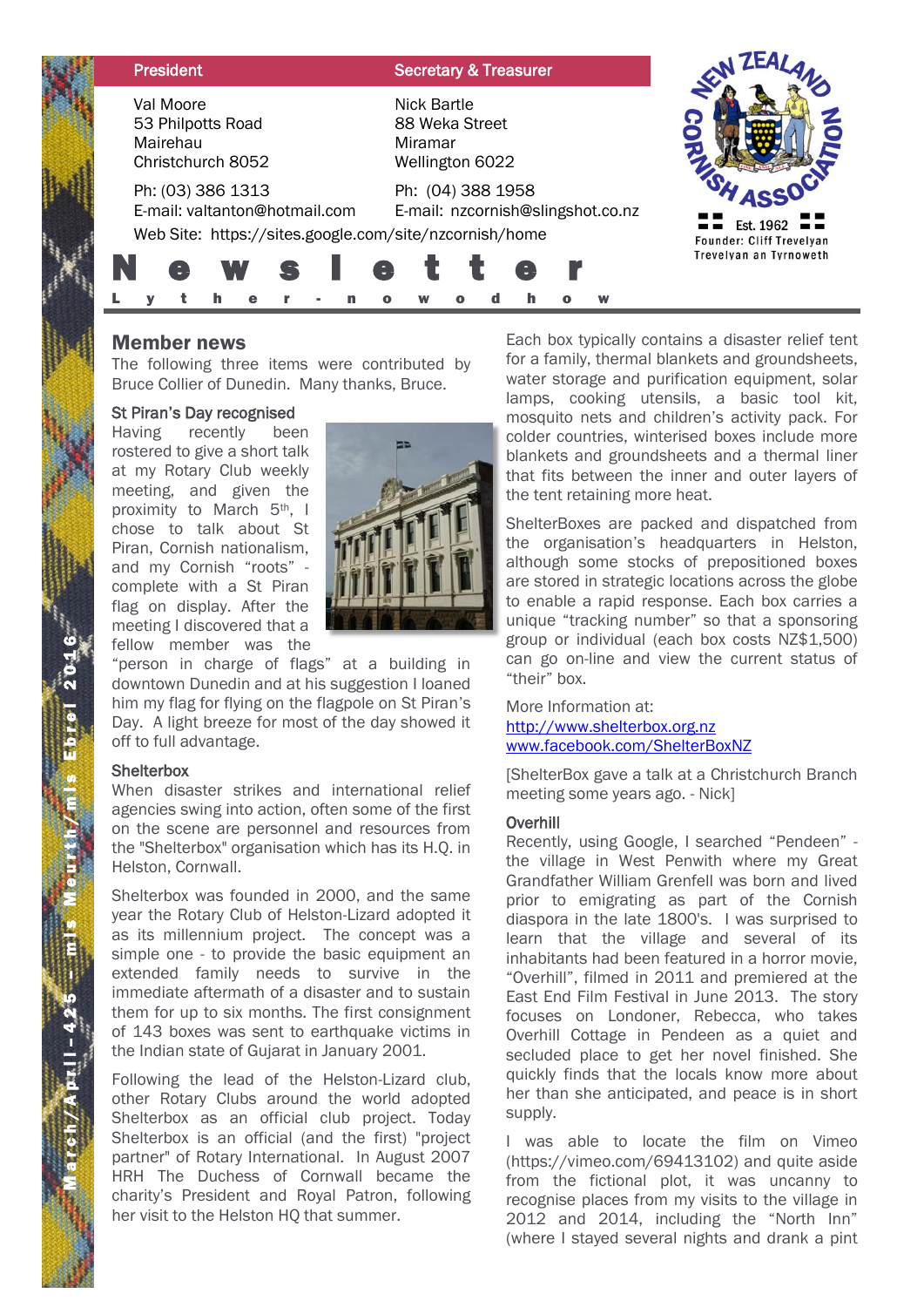or two), the local Costcutter store (where I purchased groceries), and St Johns Church (where I found the Grenfell family name on several of the headstones in the graveyard).

Incidentally, Ollie Hutchinson the brother of film director, Will Hutchinson, runs the shop in Pendeen and he persuaded as many local characters to take part as he could – most had no previous acting experience!

More information at <http://www.willhutchinson.co.uk/overhill/>

## Starry gazey pie

It is not really the right time of year to include a recipe for starry gazey pie because the traditional time to eat it is on Tom Bawcock's Eve (the day before Christmas Eve). As I've mentioned in a previous newsletter, Tom rescued Mousehole from a hungry Christmas by braving a storm to catch fish to feed the whole village. However, I am not going to let tradition get in the way,

I have to confess that I haven't eaten starry gazey pie or tried to make one and I suspect that there are as many personal variations to the recipe as there are for pasties. The Ship Inn at Mousehole includes potatoes in its pie. Some 'posh' recipes I tracked down specified quails eggs and white wine which don't sound very Cornish to me. I chose this recipe because it is relatively simple and includes basic ingredients that most people would have in their pantry or find at the supermarket.

### Ingredients:

25g butter 1 onion–chopped 3 rashers of bacon- chopped

 $\frac{1}{2}$  tbsp flour

250ml fish stock

300ml milk

2 tbsp chopped Parsley

2 hard boiled eggs- shelled and chopped

6 pilchards/herrings/or small mackerel-filleted, bones removed, heads and tails reserved

200g pastry (shortcrust or puff), rolled to thickness of 3mm

1 egg beaten

### Method

2 i.

1. Heat the butter in a pan, and fry the onion and bacon until soft. Add the flour and stir well, then slowly add the milk and fish stock. Simmer until thickened to create a lump-free sauce.

2. Remove from the heat, add the herbs and chopped egg, then season. Leave to cool.

3. Preheat the oven to 200°c.

4. Cut the fillets in half and lay them in a shallow pie dish, lightly season.

5. Pour the sauce over the fish. Lay the pastry over the dish and trim to size. Make small slits and push the reserved fish heads through so that they stare up at the stars. Make more slits around the edge to insert the tails. This gives the look that the fish are leaping through water and allows the oil released during cooking to drain into the pie to improve its flavour and moistness.

6. Brush the top with beaten egg and bake for 40-45 minutes until the pastry is golden.

If any member makes a starry gazey pie, please send me a photo. I'd be happy to publish it. Please do not send a sample of the pie. I don't think it would improve from a journey through the post!

## Add a little Cornish to your cooking

Here are some translations of the ingredients of starry gazey pie – to add some authenticity to your dish.

| <b>Kernewek</b> | Sounds like | English      |
|-----------------|-------------|--------------|
| Hern            | Hurn        | Pilchards    |
| <b>Briel</b>    | Bree ell    | Mackerel     |
| Onyonen         | On yoe nenn | Onion        |
| Hogen           | Hoe ghen    | Pastry       |
| Hogen           | Hoe ghen    | Pie          |
| <b>Backen</b>   | Back enn    | <b>Bacon</b> |
| Oy/oyow         | oi/oi ow    | Egg/eggs     |
| Holan           | Hole ann    | Salt         |
| Puber           | Pew ber     | Pepper       |

It's interesting that the same word (hogen) is used for pastry and pie whereas the Kernewek for pasty is "pasti".

## Cornwall, Niagara Falls, Auckland

Bobby Leach was an extrovert, a circus stuntman and hungry for fame. Newspaper reports and other accounts of his life claim that he was born in Cornwall but genealogists have had difficulty tracking down details of his birth. Some say it was more likely he was a Yorkshireman. Others reckon he was from Falmouth.



He travelled the world and was living in the town of Niagara Falls on the border of Canada and the USA when a woman, Annie Taylor, performed an amazing stunt. She survived falling over the huge Niagara Falls in a

barrel. Bobby could not resist the challenge and attempted the feat himself on 25 July 1911.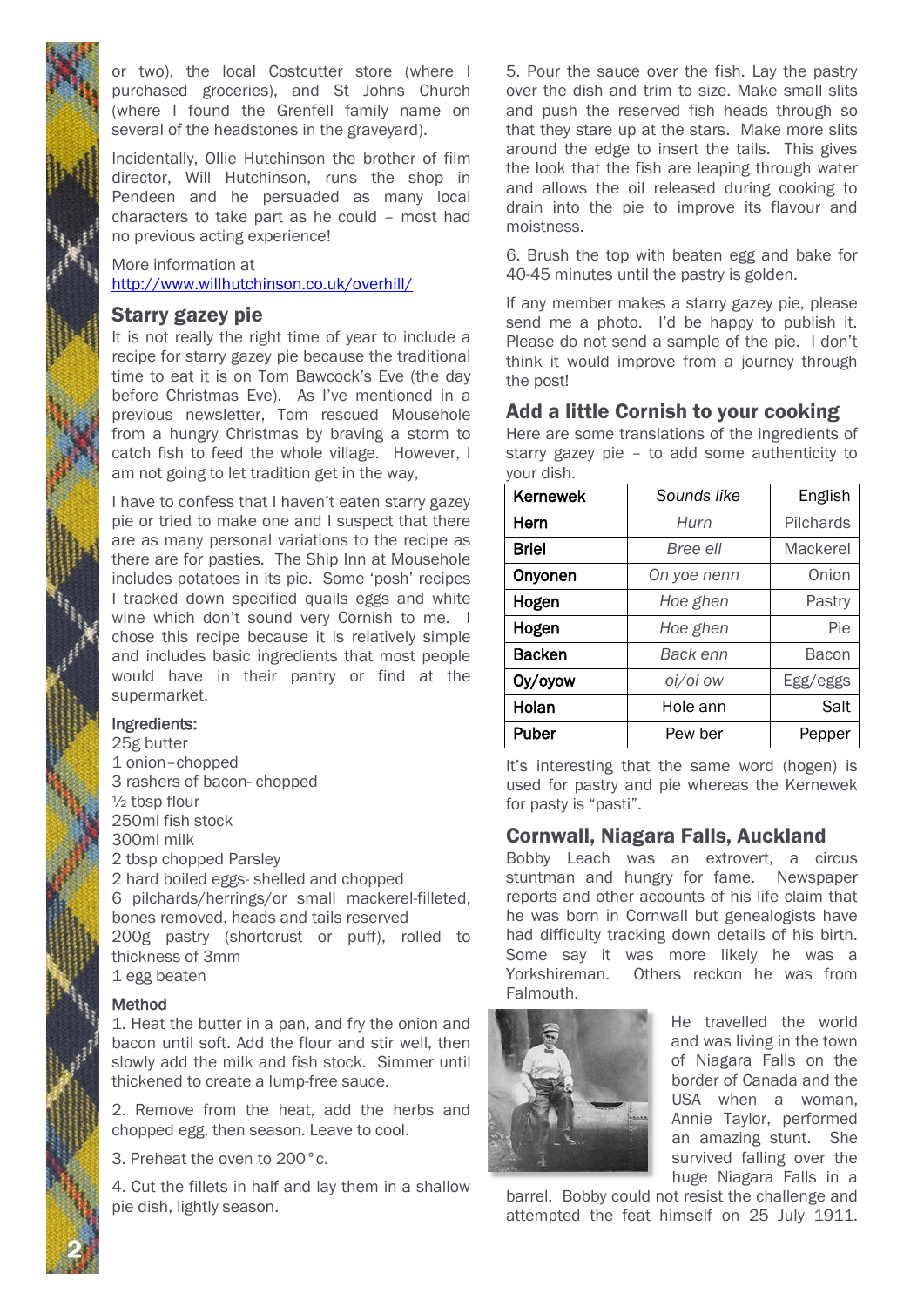The picture shows him sitting on the "barrel" which he designed and had built specially for the adventure. It looked much more like a boiler tank.

Bobby survived - just - despite breaking both his kneecaps and fracturing his jaw (ouch!). He subsequently lived off this flawed success. promoting himself as the first man to have gone over the falls and lived to tell the tale. Technically true but a play on words that belittled Annie's pioneering achievement. For several years he toured Canada, the United States and England, recounting his harrowing journey at vaudeville shows and lecture halls, exhibiting his barrel and posing for pictures.

In 1926 he came to New Zealand and met an ironic and mundane end. Whilst walking down Princes Street in Auckland, Bobby slipped on a piece of orange peel, fell and broke his leg. Medical treatment then was not as successful as modern methods and his leg became infected. The infection developed into gangrene and the leg was amputated but that was not enough to save his life. His death on 28 April was reported

in the Evening Post and other local newspapers. He was buried in Hillsborough Cemetery in Auckland where the inscription on his grave stone says "Bobby Leach world famous for his trip over Niagara Falls".

Members in Auckland might like to go and pay their respects to a Cornishman who survived a trip over Niagara Falls but was undone by a slip in Auckland.

## 1690 map of Falmouth rediscovered

Alan Pearson was a keen amateur historian and was writing a two-volume history of his home town, Falmouth. As research for his book, he collected a lot of historical documents. A friend, Tom Weller, had been helping and was called in after Alan died in June 2015 to sort out Alan's collection and advise on which archive it should go to.

To his surprise, Tom uncovered amongst other papers a large map of the Falmouth area dated 1690. Tom said "I was shown into Alan's study and noticed a large old map rolled up in the corner. I carefully opened it and was amazed by what I saw." Alan's wife remembered him buying the map years earlier from a dealer in Bristol.

The map had been commissioned by the Killigrew family to record their extensive landholdings in the area and was drawn by a local surveyor called

3 i.

George Withiell. At that time Falmouth was only a fledgling town known as Smithick. Farmsteads at Tregenver, Trescobeas, Tregonniggie and



Gyllyngvase are shown as are the fortifications at Pendennis. What brilliant Cornish names!

The map has been put in the safe hands of the Cornwall Record Office run by Cornwall Council where it will be preserved for posterity.

The archivist, David Thomas, pictured (left) with Tom Weller (right) and the map, was thrilled to take custody. "It is one of the most significant early Cornish maps to emerge into the public domain in recent years and we are delighted to have it in our collections, where it will help researchers further understand the growth and development of Falmouth."

## Another Redruth celebrity

Following the article in the last newsletter disclosing that Dame Kristin Scott Thomas had

> been born in Redruth here's another famous name who was born there on 24 June 1947: Mick Fleetwood, drummer of Fleetwood Mac. His father was a fighter pilot in the Royal Air Force serving in Cornwall.

> It's debatable whether the success of both Scott Thomas and Fleetwood is attributable to their

birthplace and early exposure to the clean, clear Cornish air or to their high-performing and widely-travelled fathers. Fleetwood spent six or so years of his early childhood in Egypt and later his family moved to Norway where his father was posted on a NATO deployment. Fleetwood's academic career at boarding school was not stellar so he finished school at 15 and his insightful parents supported him in his drumming. They had bought him his first small kit at the age of 13.

Best known for his role with the Fleetwood Mac line-up of Rumours fame, Fleetwood was a founding member in the 1960s of the four-piece band with Peter Green as lead singer. Even though the instrumental



track, Albatross, dates from that time, Fleetwood